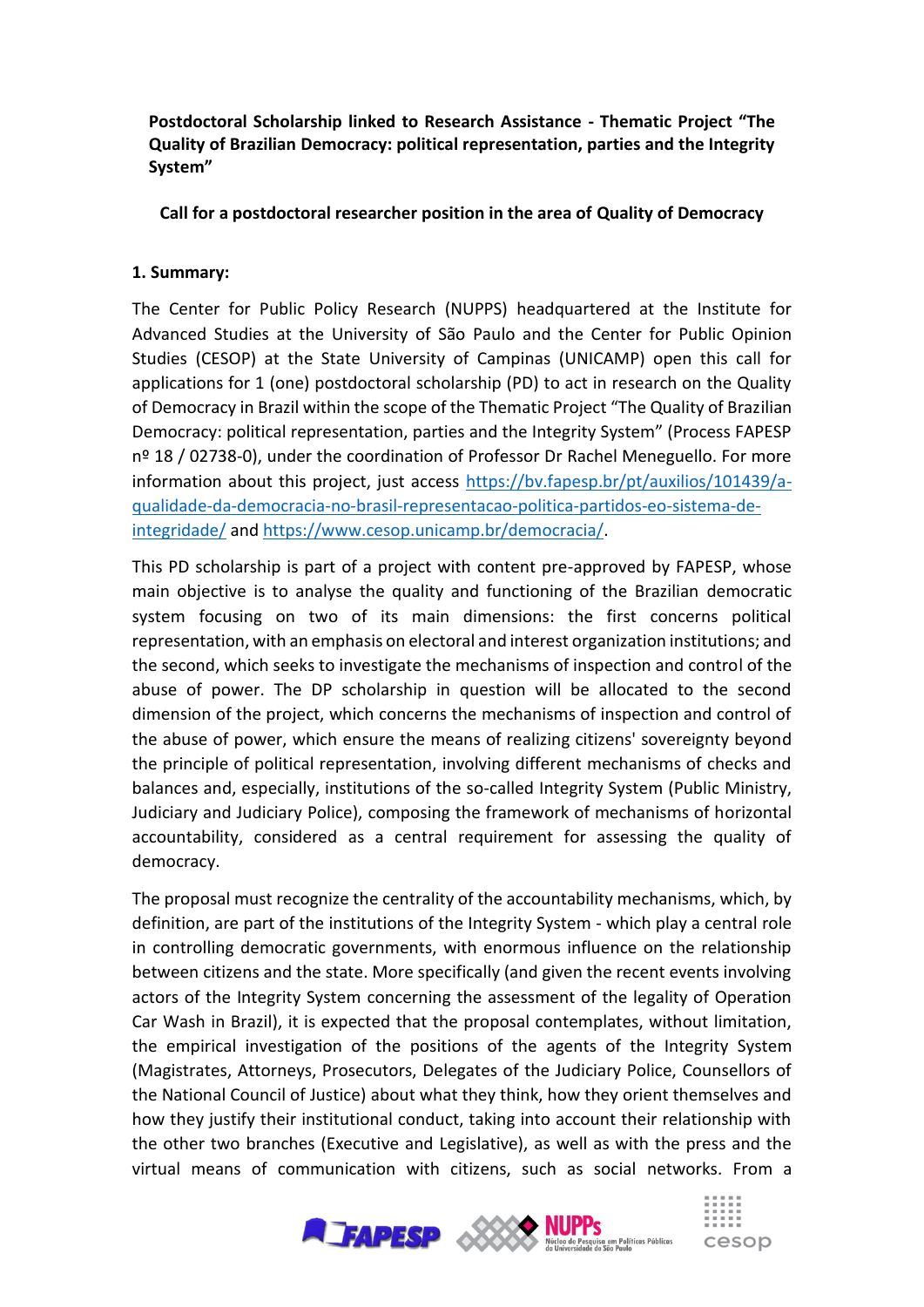methodological point of view, it is emphasized that this dimension of the Thematic Project investigates the interaction between political culture and democratic institutions, so it is suggested that the proposal, on the one hand, investigates the existence of ideational paradigms about corruption and impunity based on the profiles, ideas, and perceptions of the agents of the Integrity System. On the other hand, these perceptions must be related to institutional decisions and procedures carried out by these agents.

The selected candidate is expected to participate in the research activities of the Thematic Project (whose headquarters are CESOP, at UNICAMP, and NUPPs/Institute of Advanced Studies, at USP Butantã), such as seminars and study groups (including presential activities). Specific tasks including preparing reports, building databases, participating in conferences and collective project activities, conducting short courses for project members, conducting facultative courses for graduate and undergraduate students, and preparing manuscripts for publication.

The Postdoctoral fellowship is provided by the São Paulo State Research Support Foundation (FAPESP) and aims to reinforce the staff of the research centres through the engagement of young doctor (s) in teaching, research activities, extension and, eventually, orientation. The scholarship lasts for 12 months, renewable along the Project duration. The current value is R\$ 8,479.20 tax-free monthly, plus technical reserve resources of 15% of the annual scholarship amount. The use of the technical reserve is regulated by FAPESP [\(https://fapesp.br/rt\)](https://fapesp.br/rt).

The activities of the fellow will be governed by the USP Post-Doctoral Program, in accordance with Resolution CoPq 7406/2017.

# **2. Registration:**

Registration is open from 13/04/2022 until 30/04/2022. Interested parties should send an e-mail entitled "Post-Doctoral Scholarship" to the electronic address [nupps@usp.br,](mailto:nupps@usp.br) with a copy to  $z$ everissimo@usp.br, with a dossier containing the following documents:

i) Curriculum Vitae for foreigners;

ii) Complete postgraduate school history (with stamp and signature or with an authenticity code);

2.1 The transcript must contain the approval criteria (minimum grade) or a statement from the institution stating what the criteria are.

iii) Certificate of completion of the doctorate;

iv) Research Project, compatible with the research area of the Thematic Project, and following the rules of Fapesp projects [http://fapesp.br/270#anexo1.](http://fapesp.br/270#anexo1) The project, in a maximum of 20 pages, must contain (i) Cover pages containing the title of the proposed research project and abstract; (ii) statement of the problem; (iii) expected results; (iv) scientific and technological challenges and the means and methods to overcome them;